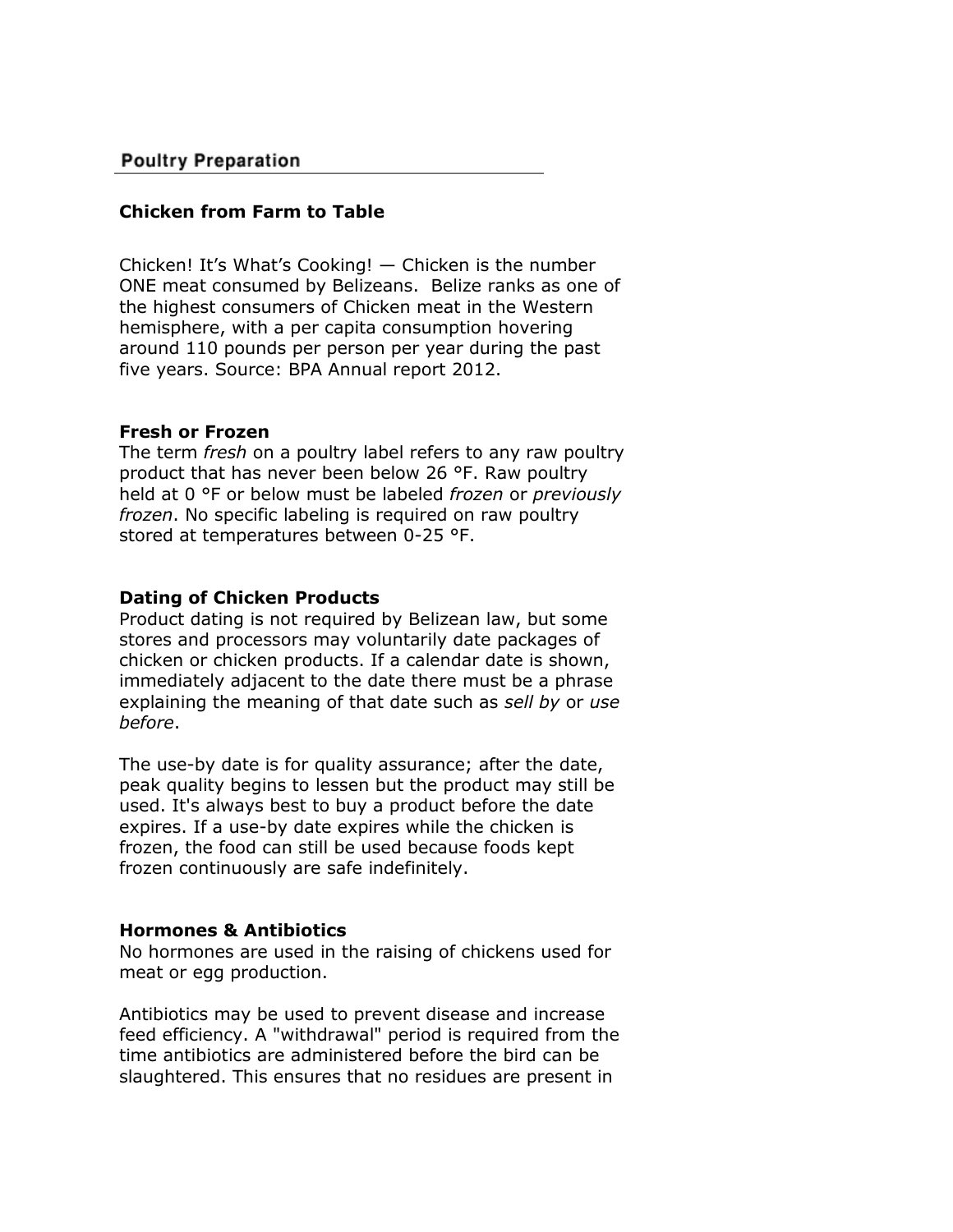the bird's system.

## **Additives**

Additives are not allowed on fresh chicken. If chicken is processed, however, additives such as MSG, salt, or sodium erythorbate may be added but must be listed on the label.

## **Foodborne Organisms Associated with Chicken**

As on any perishable meat, fish or poultry, bacteria can be found on raw or undercooked chicken. They multiply rapidly at temperatures between 40 °F and 140 °F (out of refrigeration and before thorough cooking occurs). Freezing doesn't kill bacteria but they are destroyed by thorough cooking.

There is a zero tolerance for bacteria in cooked and ready-to-eat products, such as chicken franks or lunch meat, that can be eaten without further cooking.

Most foodborne illness outbreaks are a result of contamination from food handlers. Sanitary food handling and proper cooking and refrigeration should prevent foodborne illnesses.

Bacteria must be consumed on food to cause foodborne illness. They cannot enter the body through a skin cut. However, raw poultry must be handled carefully to prevent cross-contamination. This can occur if raw poultry or its juices contact cooked food or foods that will be eaten raw such as salad. An example of this is chopping tomatoes on an unwashed cutting board just after cutting raw chicken on it.

## *Following are some bacteria associated with chicken:*

- *Salmonella* Enteritidis may be found in the intestinal tracts of livestock, poultry, dogs, cats and other warm-blooded animals. This strain is only one of about 2,000 kinds of *Salmonella* bacteria; it is often associated with poultry and shell eggs.
- *Staphylococcus aureus* can be carried on human hands, in nasal passages, or in throats. The bacteria are found in foods made by hand and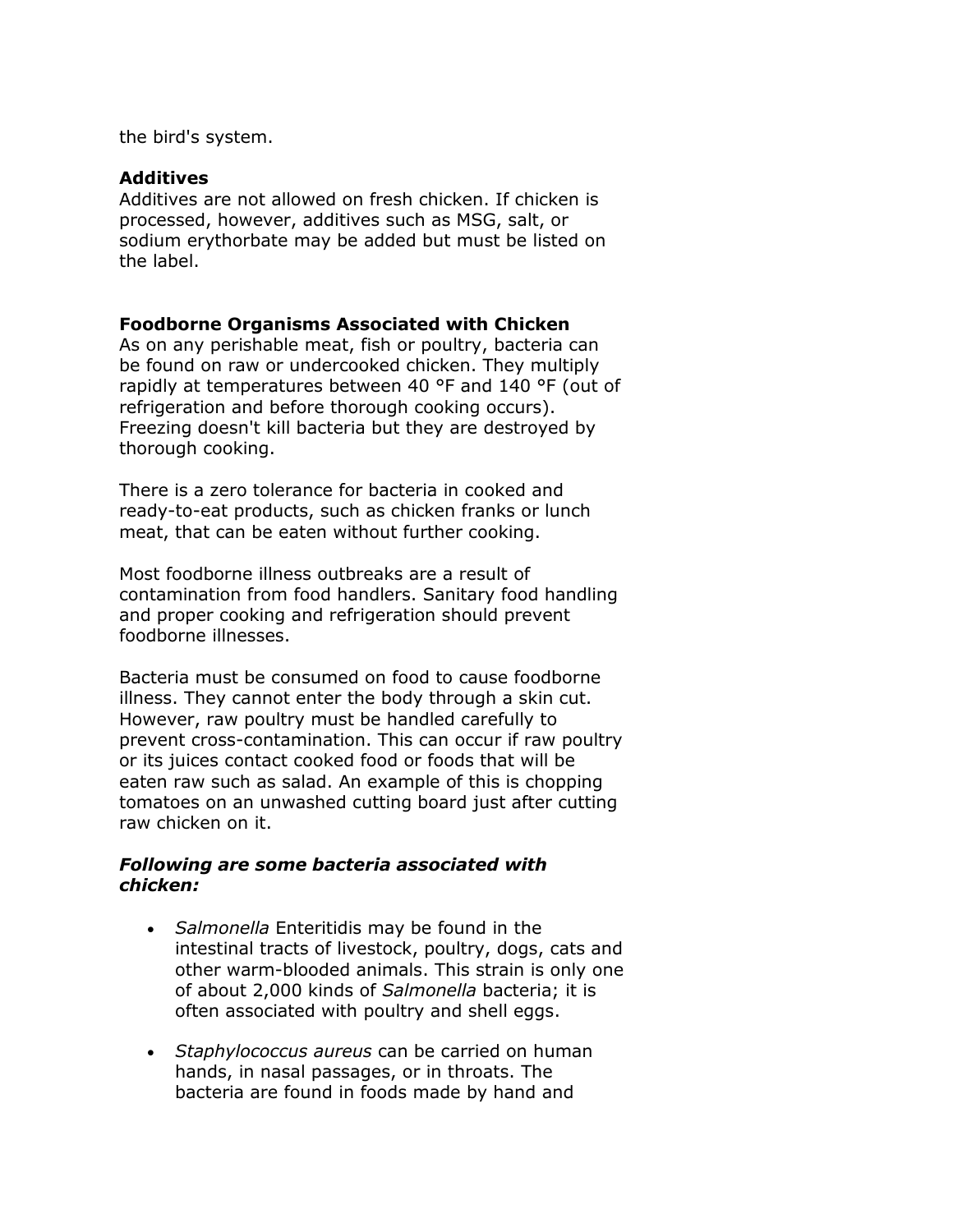improperly refrigerated, such as chicken salad.

- *Campylobacter jejuni* is one of the most common causes of diarrheal illness in humans. Preventing cross-contamination and using proper cooking methods reduces infection by this bacterium.
- *Listeria monocytogenes* was recognized as causing human foodborne illness in 1981. It is destroyed by cooking, but a cooked product can be contaminated by poor personal hygiene. Observe "keep refrigerated" and "use-by" dates on labels.

## **Rinsing or Soaking Chicken**

Washing raw poultry before cooking it is not recommended. Bacteria in raw meat and poultry juices can be spread to other foods, utensils, and surfaces. This is called cross-contamination. Rinsing or soaking chicken does not destroy bacteria. Any bacteria that might be present on fresh chicken are destroyed only by cooking.

## **Liquid in Package**

Many people think the pink liquid in packaged fresh chicken is blood, but it is mostly water which was absorbed by the chicken during the chilling process. Blood is removed from poultry during slaughter and only a small amount remains in the muscle tissue. An improperly bled chicken would have cherry red skin and is condemned at the plant.

# **How to Handle Chicken Safely**

 **Fresh Chicken:** Chicken is kept cold during distribution to retail stores to prevent the growth of bacteria and to increase its shelf life. Chicken should feel cold to the touch when purchased. Select fresh chicken just before checking out at the register. Put packages of chicken in disposable plastic bags (if available) to contain any leakage which could cross-contaminate cooked foods or produce. Make the grocery your last stop before going home.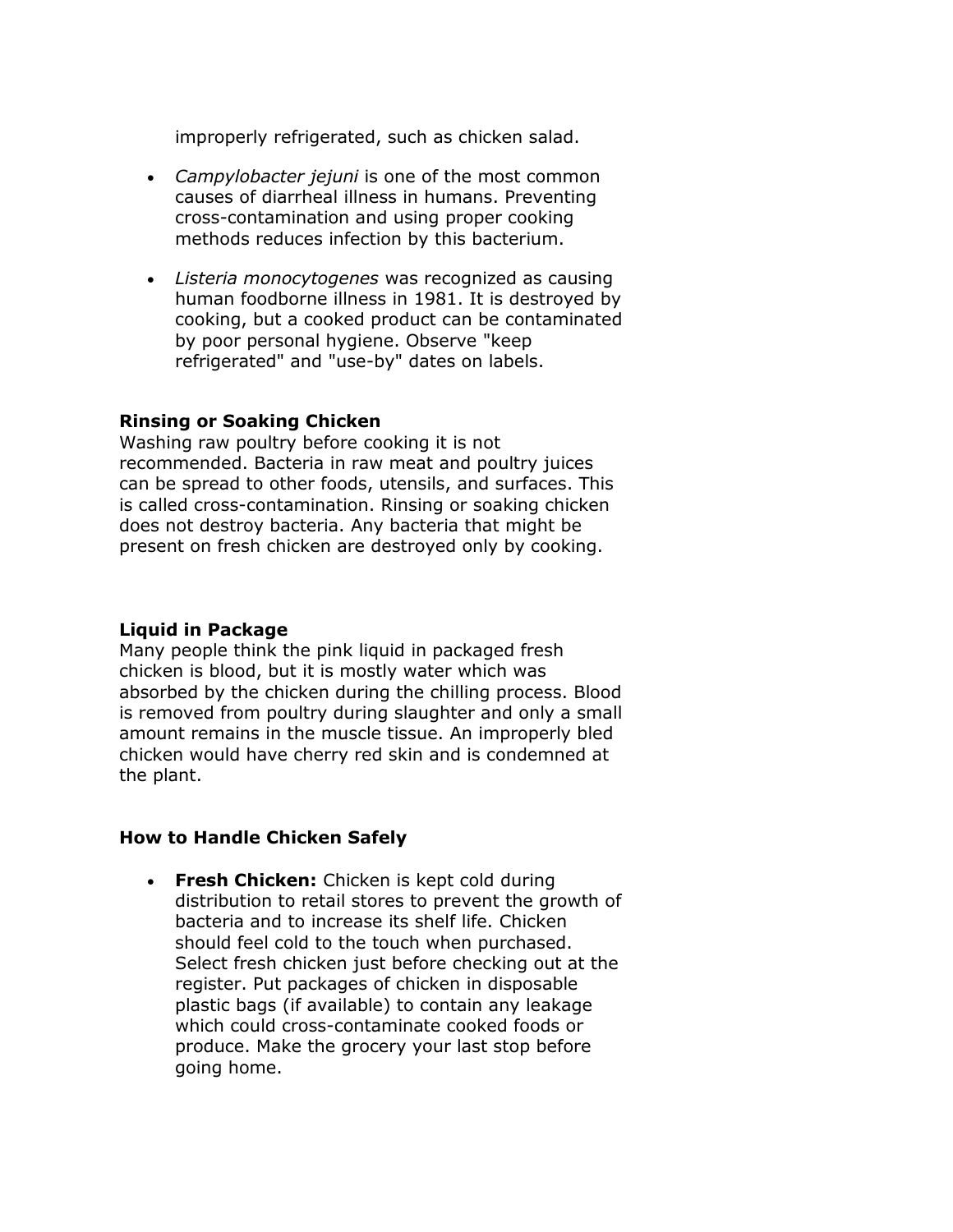At home, immediately place chicken in a refrigerator that maintains 40 °F. Use it within 1 or 2 days, or freeze it at 0 °F. If kept frozen continuously, it will be safe indefinitely.

Chicken may be frozen in its original packaging or repackaged. If freezing chicken longer than two months, overwrap the porous store plastic packages with airtight heavy-duty foil, plastic wrap or freezer paper, or place the package inside a freezer bag. Use these materials or airtight freezer containers to repackage family packs into smaller amounts or freeze the chicken from opened packages.

Proper wrapping prevents "freezer burn," which appears as grayish-brown leathery spots and is caused by air reaching the surface of food. Cut freezer-burned portions away either before or after cooking the chicken. Heavily freezer-burned products may have to be discarded because they might be too dry or tasteless.

 **Ready-Prepared Chicken:** When purchasing fully cooked rotisserie or fast food chicken, be sure it is hot at the time of purchase. Use it within two hours or cut it into several pieces and refrigerate in shallow, covered containers. Eat within 3 to 4 days, either cold or reheated to 165 °F. It is safe to freeze ready-prepared chicken. For best quality, flavor and texture, use it within 4 months.

#### **Safe Thawing**

 $\bullet$ 

Three ways to thaw chicken are recommended (FSIS): in the refrigerator, in cold water and in the microwave. Never thaw chicken on the counter or in other locations. It's best to plan ahead for slow, safe thawing in the refrigerator. Boneless chicken breasts, bone-in parts, and whole chickens may take 1 to 2 days or longer to thaw. Once the raw chicken thaws, it can be kept in the refrigerator an additional day or two before cooking. During this time, if chicken thawed in the refrigerator is not used, it can safely be refrozen without cooking it first.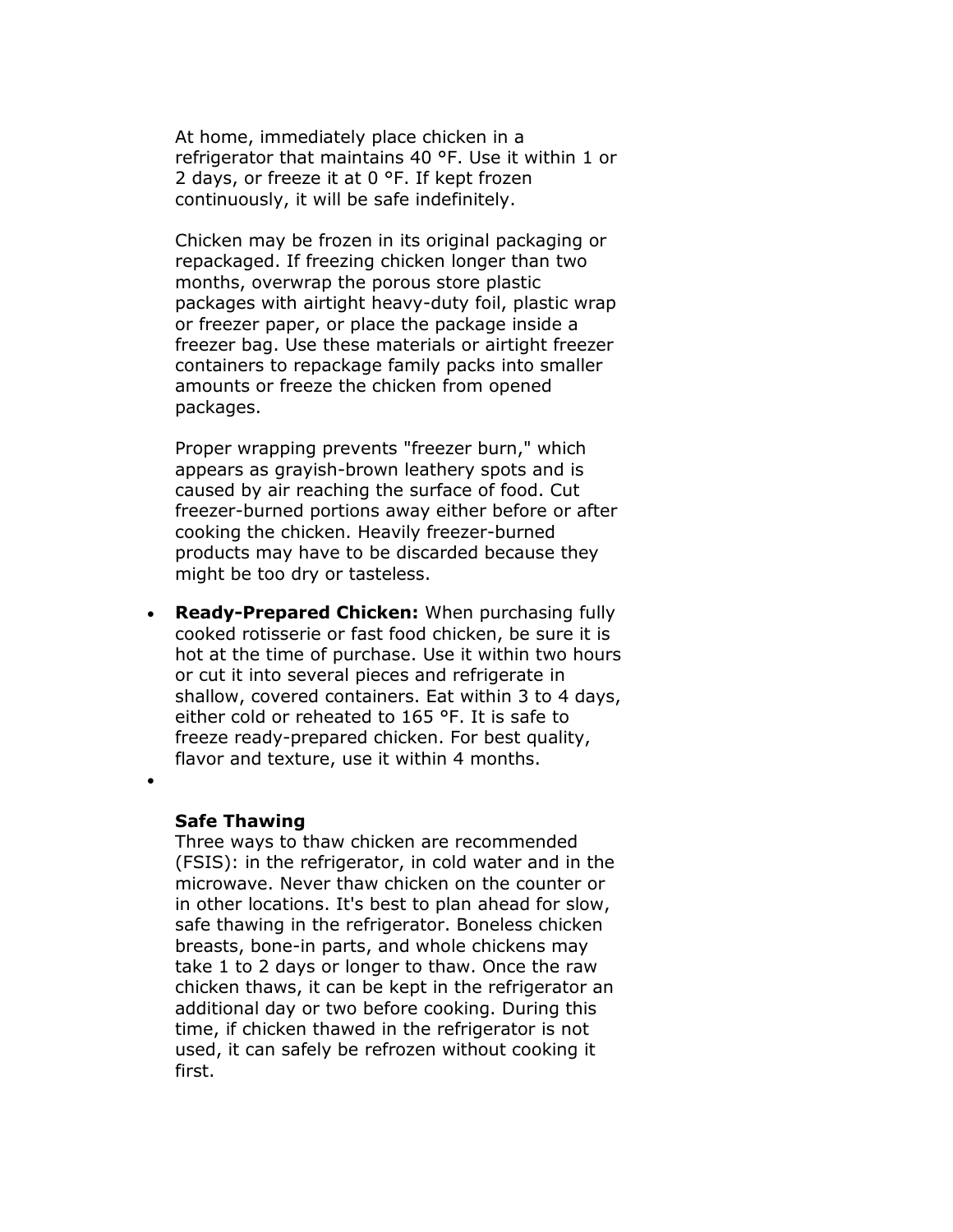Chicken may be thawed in cold water in its airtight packaging or in a leak-proof bag. Submerge the bird or cut-up parts in cold water, changing the water every 30 minutes to be sure it stays cold. A whole (3 to 4-pound) broiler-fryer or package of parts should thaw in 2 to 3 hours. A 1-pound package of boneless breasts will thaw in an hour or less. Cook immediately after thawing.

Chicken thawed in the microwave should be cooked immediately after thawing because some areas of the food may become warm and begin to cook during microwaving. Holding partially cooked food is not recommended because any bacteria present wouldn't have been destroyed. Foods defrosted in the microwave or by the cold water method should be cooked before refreezing.

Do not cook frozen chicken in a slow cooker or in the microwave; thaw it before cooking). However, chicken can be cooked from the frozen state in the oven or on the stove. The cooking time may be about 50% longer.

#### **Stuffed Chicken**

It is not recommended to buy retail-stuffed fresh whole chicken because of the highly perishable nature of a previously stuffed item. Consumers should not pre-stuff whole chicken to cook at a later time. Chicken can be stuffed immediately before cooking.

 To home stuff a whole chicken, cook any raw meat, poultry, or shellfish ingredients for the stuffing to reduce the risk of foodborne illness from bacteria that may be found in raw ingredients. The wet ingredients for stuffing can be prepared ahead of time and refrigerated. However, do not mix wet and dry ingredients until just before spooning the stuffing mixture into the chicken cavity. Immediately cook the stuffed, raw chicken in an oven set no lower than 325 "F.

Do not microwave a stuffed chicken because food cooks so quickly in a microwave oven, the stuffing might not have enough time to reach the safe minimum internal temperature needed to destroy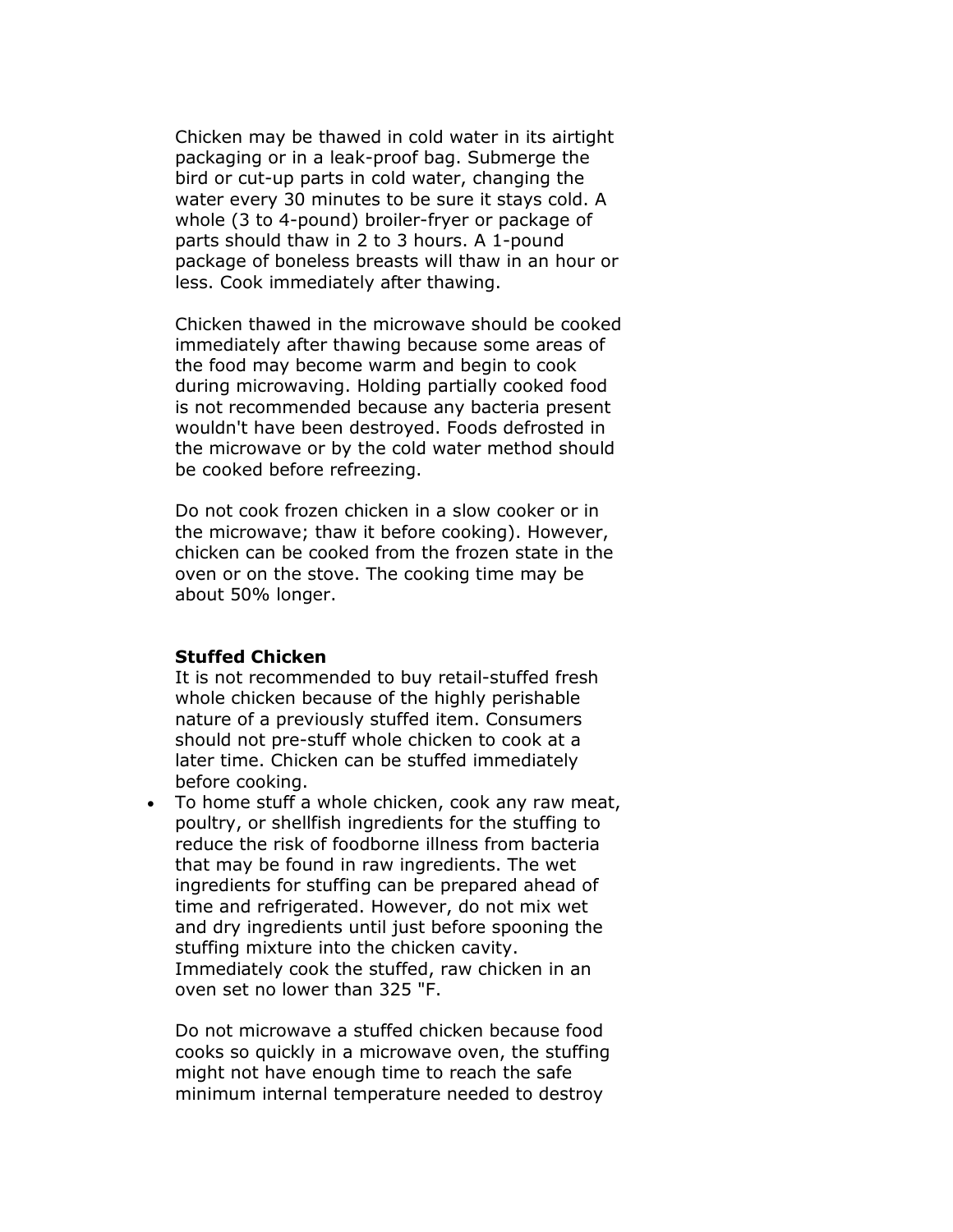harmful bacteria.

## **Marinating**

Chicken may be marinated in the refrigerator up to 2 days. Boil used marinade before brushing on cooked chicken. Discard any uncooked leftover marinade.

## **Safe Cooking**

It is recommended to cook whole chicken to a safe minimum internal temperature of 165 °F as measured using a food thermometer. Check the internal temperature in the innermost part of the thigh and wing and the thickest part of the breast. For reasons of personal preference, consumers may choose to cook poultry to higher temperatures.

For approximate cooking times to use in meal planning, see the following chart compiled from various resources.

| <b>Approximate Chicken Cooking Times</b> |                    |                          |                              |                        |
|------------------------------------------|--------------------|--------------------------|------------------------------|------------------------|
| Type of<br><b>Chicken</b>                | Weight             | Roasting<br>350 °F       | <b>Simmering</b>             | <b>Grilling</b>        |
| Whole<br>broiler-<br>fryer+              | $3$ to 4<br>lbs.   | $11/4 - 1$<br>$1/2$ hrs. | 60 to 75<br>min.             | 60 to 75<br>$min*$     |
| Whole<br>roasting<br>$hen+$              | 5 to 7<br>lbs.     | 2 to $2$<br>$1/4$ hrs.   | $1 \frac{3}{4}$ to 2<br>hrs. | $18 - 25$<br>$min/lb*$ |
| Whole<br>$capon+$                        | $4$ to $8$<br>lbs. | $2$ to $3$ hrs           | Not suitable                 | $15 - 20$<br>$min/lb*$ |
| Whole<br>Cornish<br>hens+                | 18-24<br>OZ.       | 50 to 60<br>min.         | 35 to 40<br>min.             | 45 to 55<br>$min*$     |
| <b>Breast</b><br>halves                  | 6 to 8<br>$\sim$   | 30 to 40<br>min          | 35 to 45<br>min              | $10 - 15$<br>min/cide  |

# **APPROXIMATE CHICKEN COOKING TIMES**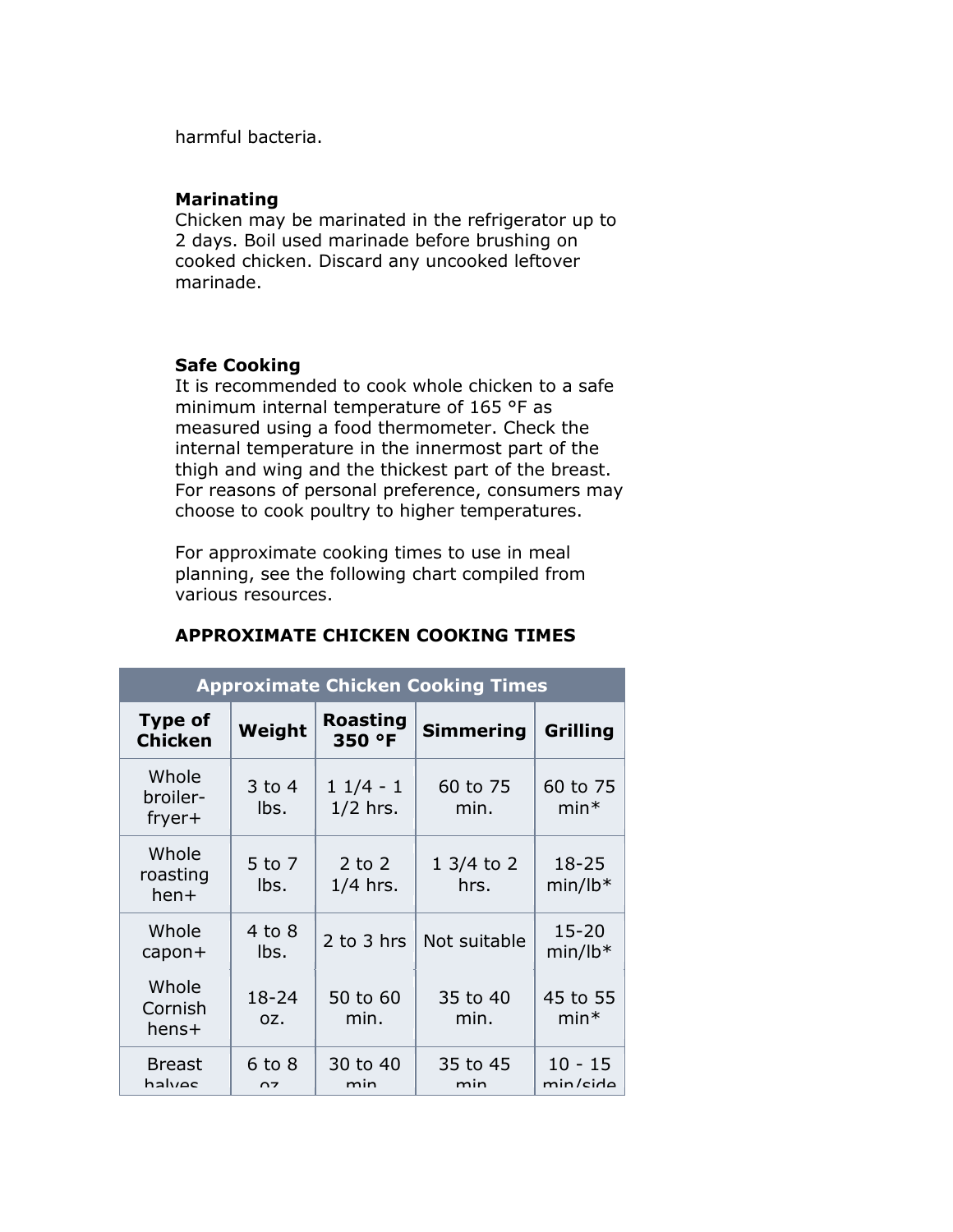| bone-in                            |             |                  |                  |                        |
|------------------------------------|-------------|------------------|------------------|------------------------|
| <b>Breast</b><br>half,<br>boneless | 4<br>ounces | 20 to 30<br>min. | 25 to 30<br>min. | $6$ to $8$<br>min/side |
| Legs or                            | 8 or 4      | 40 to 50         | 40 to 50         | $10 - 15$              |
| thighs                             | OZ.         | min.             | min.             | min/side               |
| <b>Drumsticks</b>                  | 4           | 35 to 45         | 40 to 50         | 8 to 12                |
|                                    | ounces      | min.             | min.             | min/side               |
| Wings or                           | $2$ to $3$  | 30 to 40         | 35 to 45         | 8 to 12                |
| wingettes                          | OZ.         | min.             | min.             | min/side               |

+ Unstuffed. If stuffed, add 15 to 30 minutes additional time.

\* Indirect method using drip pan.

## **Microwave Directions:**

- Microwave on medium-high (70 percent power): whole chicken, 9 to 10 minutes per pound; bone-in parts and Cornish hens, 8 to 9 minutes per pound; boneless breasts halves, 6 to 8 minutes per pound.
- Place whole chicken in an oven cooking bag or in a covered pot.
- Do not microwave a stuffed chicken because food cooks so quickly in a microwave oven, the stuffing might not have enough time to reach the safe minimum internal temperature needed to destroy harmful bacteria.
- When microwaving parts, arrange in dish or on rack so thick parts are toward the outside of dish and thin or bony parts are in the center.
- For boneless breast halves, place in a dish with 1/4 cup water; cover with plastic wrap.
- Allow 10 minutes standing time for bone-in chicken; 5 minutes for boneless breast.
- It is recommended to cook whole poultry to a safe minimum internal temperature of 165 °F as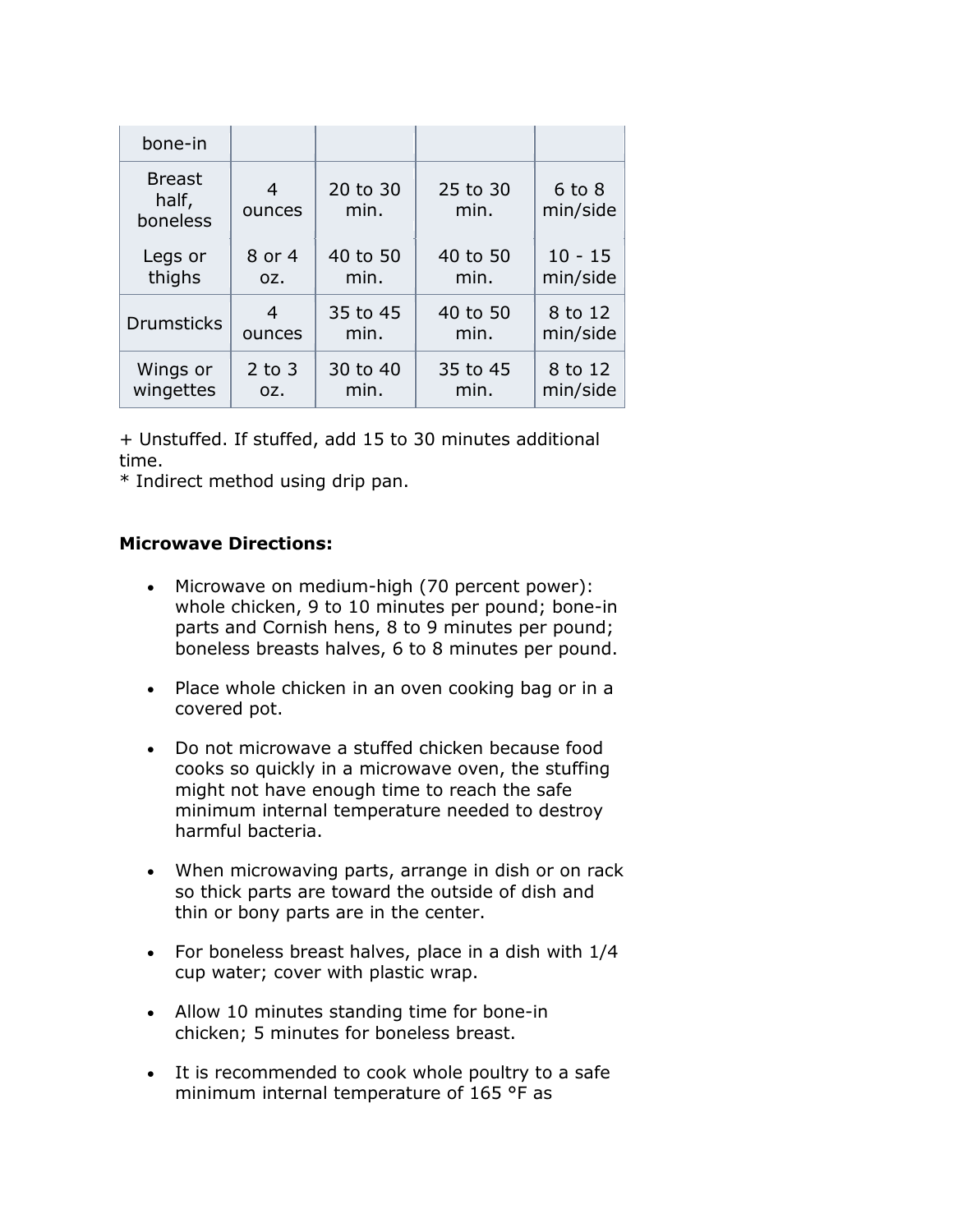measured using a food thermometer. Check the internal temperature in the innermost part of the thigh and wing and the thickest part of the breast. When cooking pieces, the breast, drumsticks, thighs, and wings should be cooked until they reach a safe minimum internal temperature of 165 °F. For reasons of personal preference, consumers may choose to cook poultry to higher temperatures.

## **Partial Cooking**

Never brown or partially cook chicken to refrigerate and finish cooking later because any bacteria present wouldn't have been destroyed. It is safe to partially pre-cook or microwave chicken immediately before transferring it to the hot grill to finish cooking.

### **Color of Skin**

Chicken skin color varies from cream-colored to yellow. Skin color is a result of the type of feed eaten by the chicken, not a measure of nutritional value, flavor, tenderness or fat content. Color preferences vary in different countries, so growers use the type of feed which produces the desired color.

#### **Dark Bones**

Darkening around bones occurs primarily in young broilerfryers. Since their bones have not calcified completely, pigment from the bone marrow can seep through the porous bones. Freezing can also contribute to this seepage. When the chicken is cooked, the pigment turns dark. It's perfectly safe to eat chicken meat that turns dark during cooking.

### **Pink Meat**

The color of cooked chicken is not a sign of its safety. Only by using a food thermometer can one accurately determine that chicken has reached a safe minimum internal temperature of 165 °F throughout. The pink color in safely cooked chicken may be due to the hemoglobin in tissues which can form a heat-stable color. Smoking or grilling may also cause this reaction, which occurs more in young birds.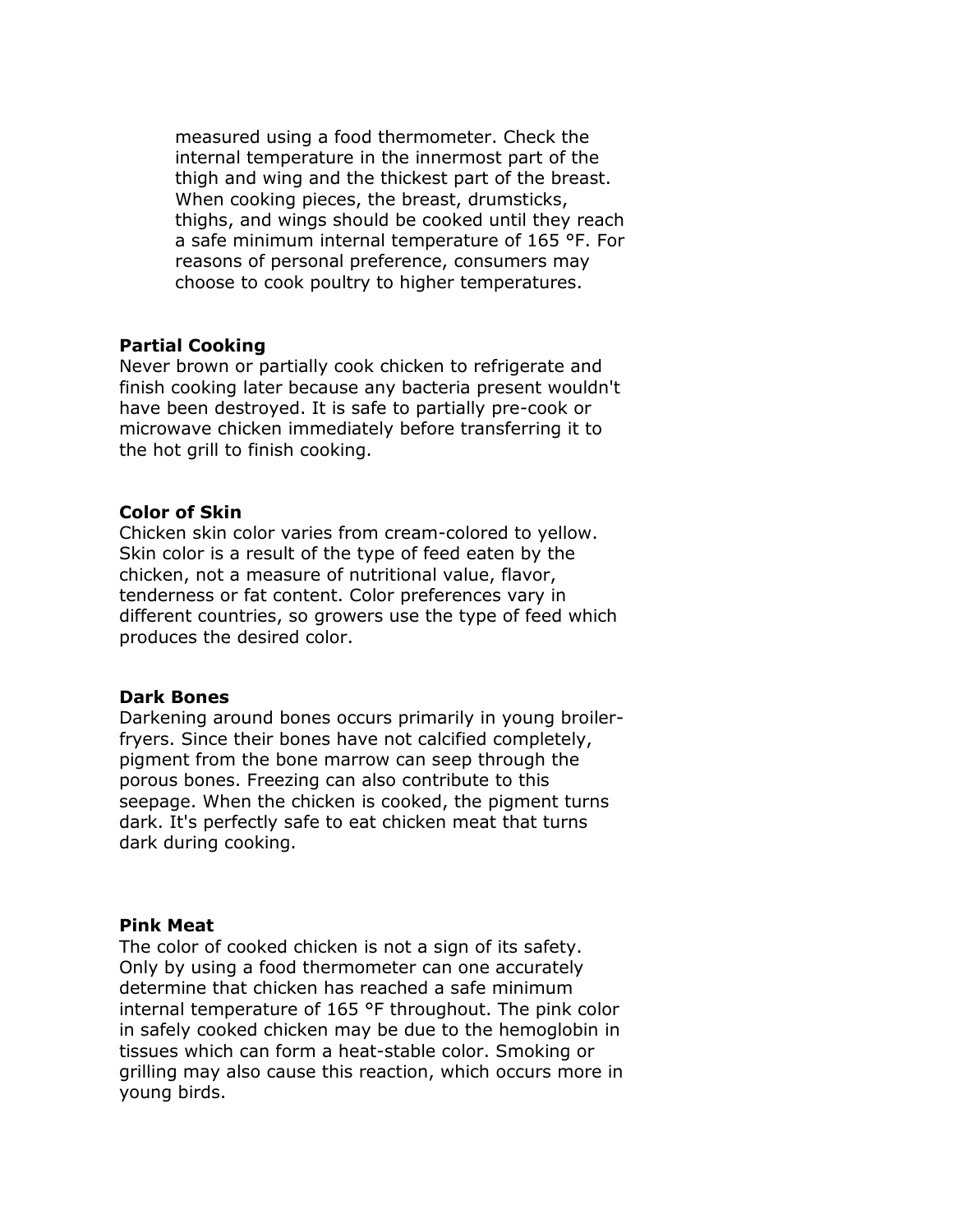# **Color of Giblets**

Giblet color can vary, especially in the liver, from mahogany to yellow. The type of feed, the chicken's metabolism and its breed can account for the variation in color. If the liver is green, do not eat it. This is due to bile retention. However, the chicken meat should be safe to eat.

## **Fatty Deposits**

Chickens may seem to have more fatty deposits or contain a larger "fat pad" than in the past. This is because broiler-fryer chickens have been bred to grow very rapidly to supply the demand for more chicken. Feed that is not converted into muscle tissue (meat) is metabolized into fat. However, the fat is not "marbled" into the meat as is beef or other red meat, and can be easily removed. Geneticists are researching ways to eliminate the excess fat.

# **Storage Times**

Since product dates aren't a guide for safe use of a product, how long can the consumer store the food and still use it at top quality? Follow these tips:

- Purchase the product before the date expires.
- Follow handling recommendations on product.
- Keep chicken in its package until using.
- Freeze chicken in its original packaging, overwrap or re-wrap it according to directions in the above section, "How to Handle Chicken Safely".

| <b>Home Storage of Chicken Products</b> |                                   |                                     |  |
|-----------------------------------------|-----------------------------------|-------------------------------------|--|
| <b>Product</b>                          | Refrigerator<br>40 °F or<br>below | <b>Freezer</b><br>$0°F$ or<br>below |  |
| Fresh<br>Chickan                        | 1 to 2 days                       | 1 year                              |  |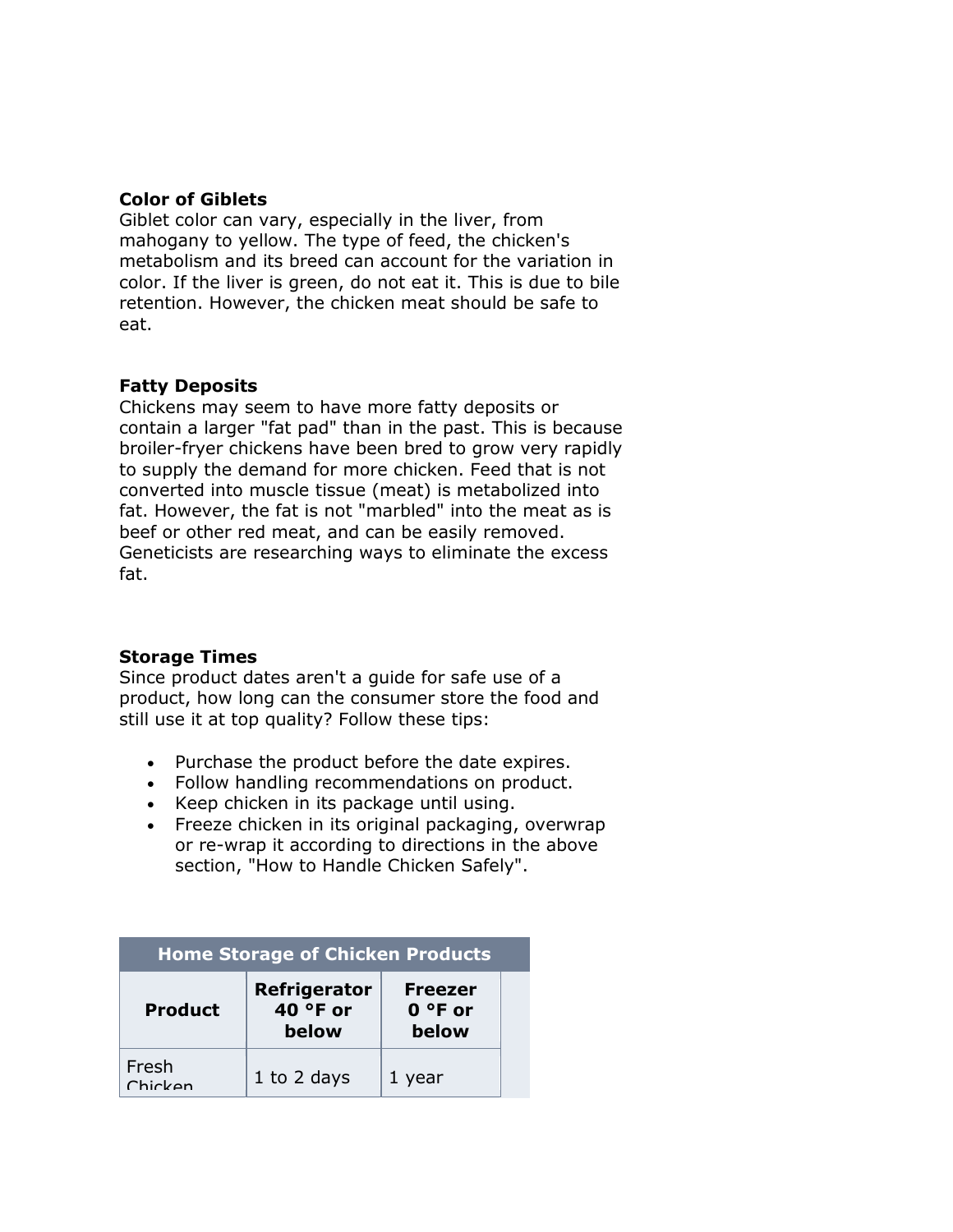| whole                                                              |             |                      |
|--------------------------------------------------------------------|-------------|----------------------|
| Fresh<br>Chicken,<br>parts                                         | 1 to 2 days | 9 months             |
| Giblets or<br>Ground<br>Chicken                                    | 1 to 2 days | 3 to 4<br>months     |
| Cooked<br>Chicken,<br>Leftovers                                    | 3 to 4 days | 4 months             |
| Chicken<br>Broth or<br>Gravy                                       | 3 to 4 days | $2$ to $3$<br>months |
| Cooked<br>Chicken<br>Casseroles,<br>Dishes or<br>Soup              | 3 to 4 days | 4 to 6<br>months     |
| Cooked<br>Chicken<br>Pieces,<br>covered with<br>broth or<br>gravy  | 3 to 4 days | 6 months             |
| Cooked<br>Chicken<br>Nuggets,<br>Patties                           | 3 to 4 days | $1$ to $3$<br>months |
| Fried<br>Chicken                                                   | 3 to 4 days | 4 months             |
| Take-Out<br>Convenience<br>Chicken<br>(Rotisserie,<br>Fried, etc.) | 3 to 4 days | 4 months             |
| Restaurant<br>Chicken<br>Leftovers,<br>hrought                     | 3 to 4 days | 4 months             |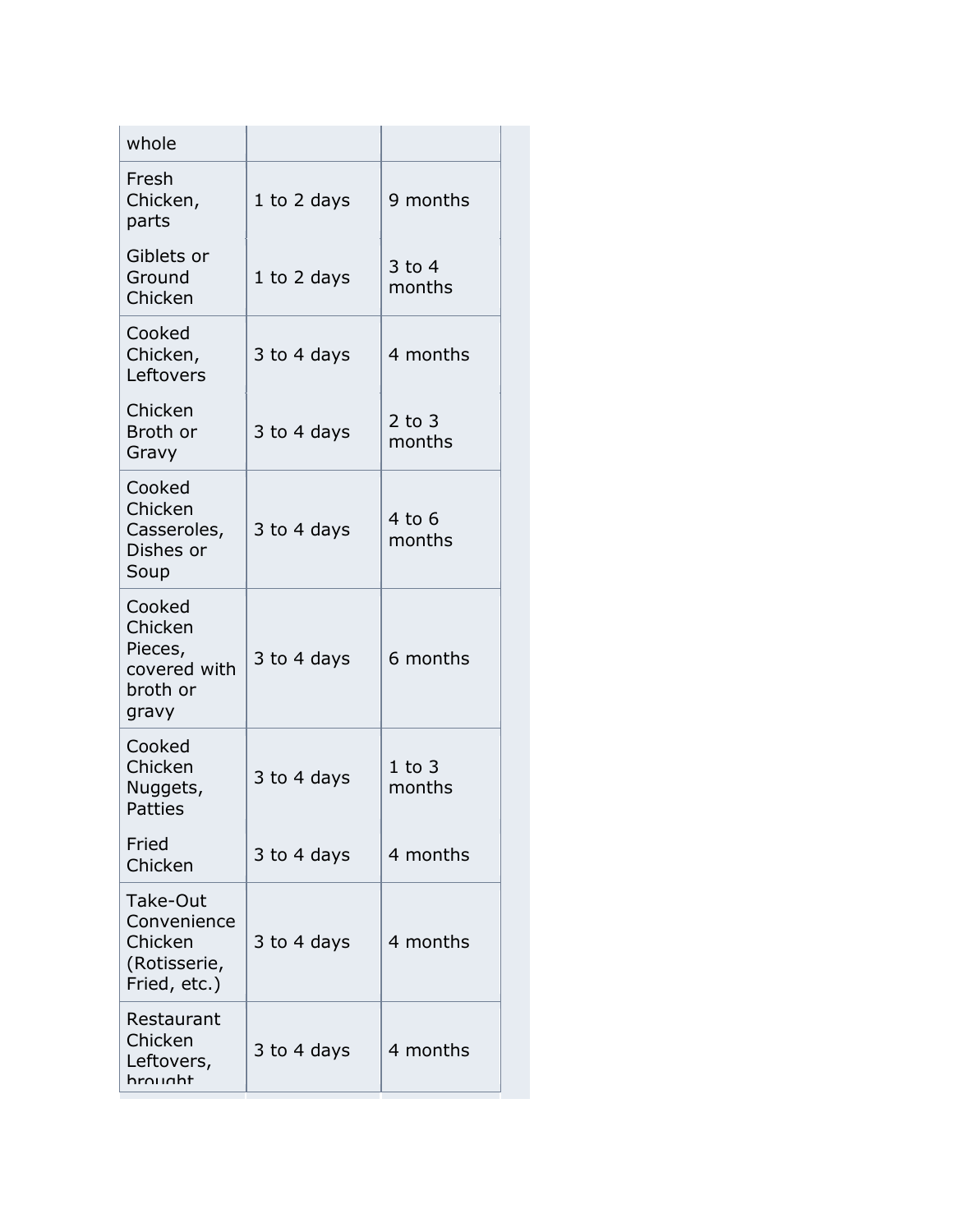| immediately<br>home in a<br>"Doggy Bag"                                       |                                                                         |                                                  |
|-------------------------------------------------------------------------------|-------------------------------------------------------------------------|--------------------------------------------------|
| Store-<br>cooked<br>Chicken<br>Dinner<br>including<br>gravy                   | 3 to 4 days                                                             | $2$ to 3<br>months                               |
| Chicken<br>Salad                                                              | 3 to 5 days                                                             | Do not<br>freeze if it<br>contains<br>mayonnaise |
| Deli-sliced<br>Chicken<br>Luncheon<br>Meat                                    | 3 to 5 days                                                             | $1$ to $2$<br>months                             |
| Chicken<br>Luncheon<br>Meat, sealed<br>in package                             | 2 weeks (but<br>no longer<br>than 1 week<br>after a "sell-<br>by" date) | $1$ to $2$<br>months                             |
| Chicken<br>Luncheon<br>Meat, after<br>opening                                 | 3 to 5 days                                                             | $1$ to $2$<br>months                             |
| Vacuum-<br>packed<br>Dinners,<br>Commercial<br>brand with<br><b>USDA</b> seal | Unopened 2<br>weeks;<br>Opened 3 to<br>4 days                           | 1 to 2<br>months                                 |
| Chicken<br>Hotdogs,<br>unopened                                               | 2 weeks (but<br>no longer<br>than 1 week<br>after a "sell-<br>by" date) | $1$ to $2$<br>months                             |
| Chicken<br>Hotdogs,<br>after                                                  | 1 week                                                                  | $1$ to $2$<br>months                             |